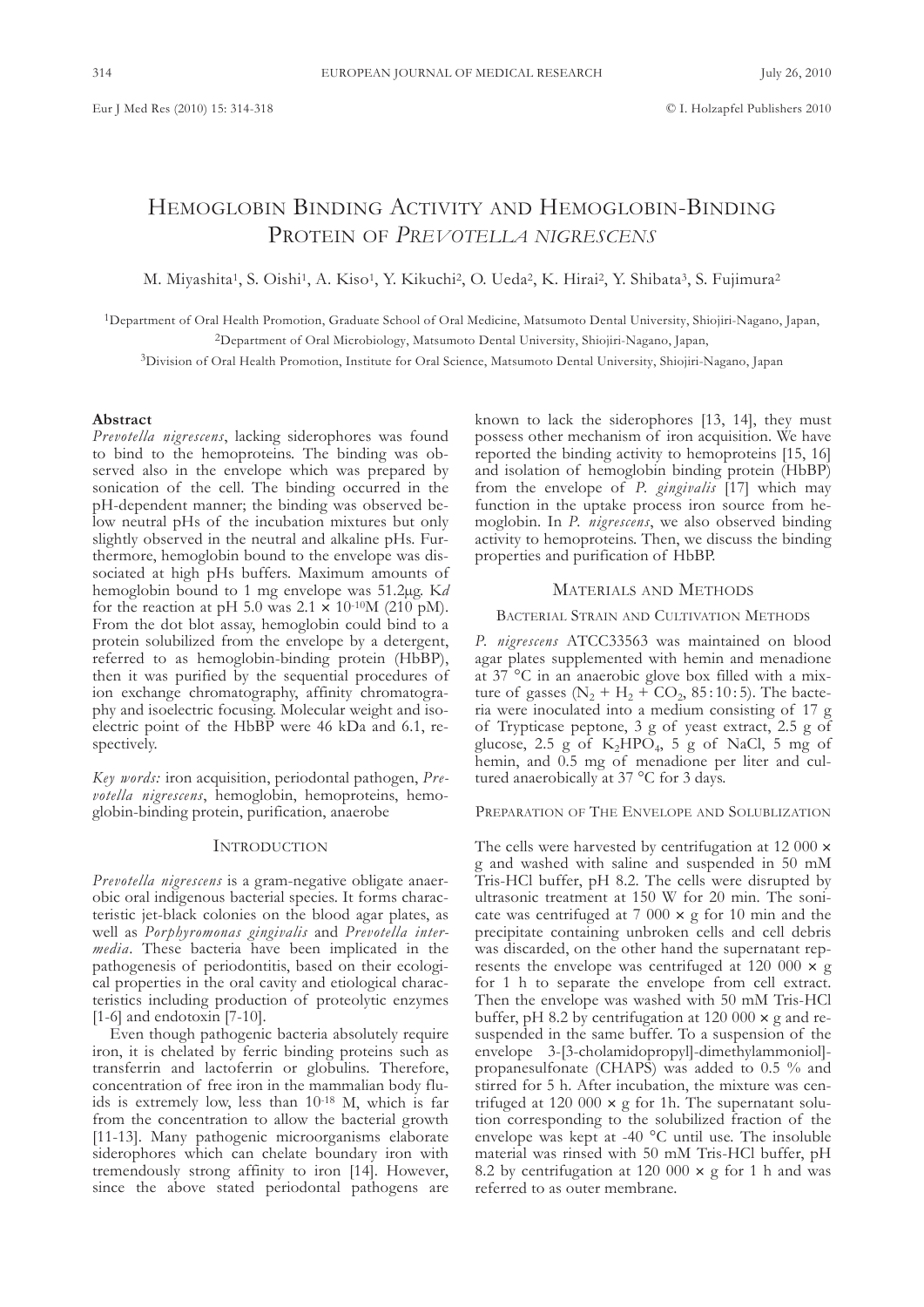## DOT BLOT ASSAY OF HEMOGLOBIN BINDING

Horse radish peroxidase (Sigma chemical co., St. louis, Mo) was oxidized with sodium periodate to form aldehyde groups within the enzyme molecules, and hemoglobin was coupled to this oxidized enzyme [18, 19]. Binding of hemoglobin to HbBP of the envelope component was detected by using peroxidase-labeled hemoglobin and the method of frangipaine et al. [20], including the application to nitrocellulose membranes, blocking with skim milk, and development with 4-chloro-1-naphthol-hydrogen peroxide.

## EXAMINATIONS OF BINDING AND DISSOCIATION OF HEMOGLOBIN TO AND FROM THE ENVELOPE

The amounts of hemoglobin bound to the envelope in the different pH buffers were determined by the essentially the same as our previous papers [15, 17]. The envelope (4 mg in wet weight) was mixed with 800 µl of hemoglobin solution (300 µg/ml) in water, and 200 µl of 0.5 M buffer as described below; acetate buffer (pH 4.5 to 6.0), Tris-maleate buffer (pH 6.5 to 7.5), Tris-HCl buffer (pH 8.0 to 9.0), and carbonatebicarbonate buffer (pH 9.5 to 10.0). The mixtures were incubated at  $37^{\circ}$ C for 15 min and centrifuged at 120 000  $\times$  g. Unbound hemoglobin in the supernatant was measured by absorbance at 410 nm and the amount of bound hemoglobin was determined by subtraction. Binding of hemoglobin was tested also using the intact cell and the outer membrane.

Dissociation of hemoglobin from the complex of the envelope and hemoglobin formed in 50 mM acetate buffer, pH 4.5 was also examined in pH range from 4.5 to 10. The degree of dissociation of hemoglobin was expressed as the amount of dissociated hemoglobin in each buffer versus completely released hemoglobin obtained by solubilization of the complex by cHAPS [15, 17].

## DETERMINATION OF BINDING OF HEMOPROTEINS TO THE ENVELOPE

Photometrical method was employed to assay the amount of hemoproteins including hemoglobin, myoglobin, cytochrome  $c$ , and catalase bound to the envelope as described earlier [15]. Briefly, 5 mg of the envelope was incubated with 270 µg of human hemoglobin at 37 °C for 15 min and centrifuged. Unbound hemoglobin in the supernatant was measured by absorbance at 410 nm and the amounts of hemoglobin released from the formed envelope-hemoglobin complexes were compared using the same buffers described above.

#### PURIFICATION OF HbBP

All steps of purification were conducted at  $4^{\circ}$ C, if not otherwise stated.

Step 1: *Ion exchange chromatography*. The solubilized material of the envelope was applied to a column of Q-Sepharose (1.5 by 30 cm), equilibrated with 50 mM Tris-HCl buffer (pH 8.2) and the column was washed with the same buffer thoroughly until the eluates of the  $A_{280}$  was reached less than 0.05. Then the column was eluted with a linear concentration gradient of NaCl from  $0$  to 1.0 M, which was generated by mixing 200 ml of 50 mM Tris-HCl buffer (pH 8.2) containing 1.0 M NaCl into an equal volume of 50 mM Tris-HCl buffer (pH 8.2). The flow rate was 20 ml/h, and 5 ml fractions were collected. The active fractions confirmed by dot blot assay were combined and dialyzed against 50 mM acetate buffer (pH 4.5) for 20 h. The insoluble material generated in the dialysis bag was removed by centrifugation at 12 000  $\times$  g for 20 min.

Step 2: *Affinity chromatography*. The dialyzed material was applied to a column (1 by 13 cm) of hemoglobinconjugated agarose (Sigma) equilibrated with 50 mM acetate buffer ( $pH$  4.5). The column was washed with the same buffer until the  $A_{280}$  of eluates was less than



*Fig. 1.* Affinity chromatography of HbBP. The hemoglobin binding activity determined by dot blot assay is presented at the top of figure.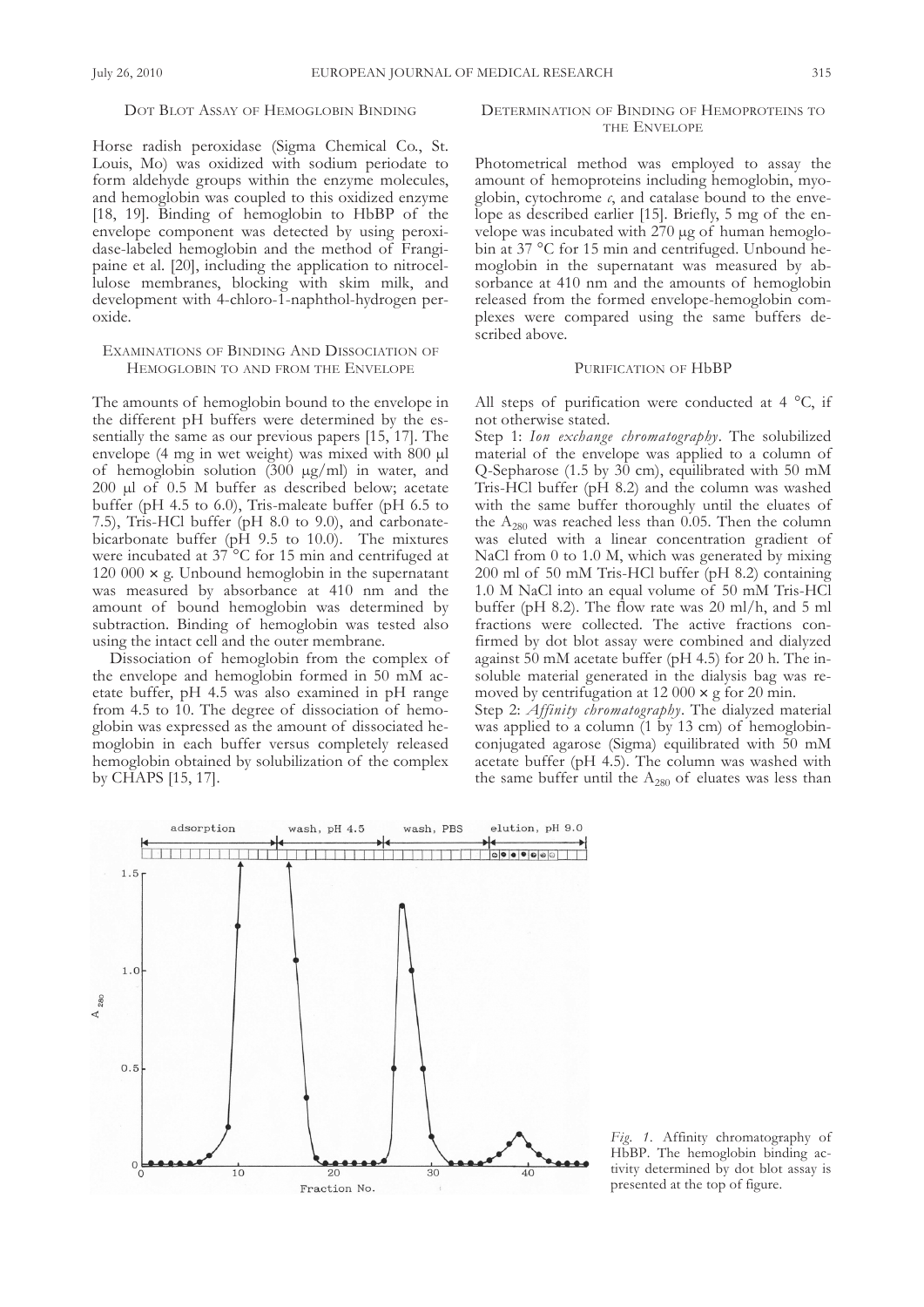0.05 and then the column was washed with 50 mM phosphate buffer (pH 7.0) containing 150 mM NaCl (PBS). Finally the column was eluted with 50 mM Tris-Hcl buffer, pH 9.0. Hemoglobin binding activity was found only in the fractions eluted with the pH 9.0 buffer (Fig. 1). The active fractions were combined and dialyzed against 1 % glycine solution.

Step 3: *Isoelectric foucusing*. The dialyzed material was subjected to isoelectric focusing electrophoresis. Electrophoresis was carried out using 1 %  $(v/v)$  ampholine ( $pH$  3-10) under constant voltage (300 V) with cooling the column by tap water. After the electrophoresis, column contents were collected into 2 ml fractions. HbBP activities of each fraction were determined by dot blot assay and pH values were measured. The active fractions were dialyzed against 50 mM acetate buffer pH 4.5 and stored at -30  $\degree$ C as the purified HbBP.

## SDS-POLYACRYLAMIDE GEL ELECTROPHORRSIS (SDS-PAGE)

SDS-PAGE was carried out using 12.5 % polyacrylamide. Molecular mass markers were phosphorylase b (94 kDa), bovine serum albumin (67 kDa), ovalbumin (43 kDa), carbonic anhydrase (30 kDa), trypsin inhibitor (20 kDa), and  $\alpha$ -lactalbumin (14 kDa).

#### **RESULTS**

### BINDING OF HEMOGLOBIN AND OTHER HEMOPROTEINS TO THE CELLULAR COMPONENTS

Effects of different pH values on the binding of hemoglobin to the envelope was noteworthy. Hemoglobin in the pH 4.5 buffer solution was found to bind



*Fig. 2.* Reversible binding of hemoglobin to the envelope.



*Fig. 3.* SdS-PAgE of purified HbbP. A: Purified HbbP, b: Marker proteins.

completely to the envelope. The binding rates reduced as a function of lowering of the pH values to 8.0. Only slight binding occurred at  $pHs$  8.5 to 10 (Fig. 3). When the established hemoglobin-envelope complex formed in the pH 4.5 solution was immersed in the pH 9.0 solution, hemoglobin released entirely from the envelope. However, dissociation was not vigorous in neutral and acidic solutions. These findings demonstrate that effects of pH on binding and dissociation among hemoglobin and the envelope is rightly reciprocal; HbbP in the envelope prefers acidic conditions to alkaline conditions in the hemoglobin binding reaction. Additionally, hemoglobin bound to the envelope easily dissociate in the alkaline solutions (fig. 2).

binding of five kinds of hemoproteins including hemoglobin, myoglobin, cytochrome *c*, catalase, and holo-transferrin to the envelope was tested in 50 mM acetate buffer, pH 4.5. As shown in Table 1, high amounts of hemoglobin and myoglobin were found to bind to the envelope. Considering myoglobin is a quarter moiety of hemoglobin molecule, the close degree of the binding seems to be reasonable. However, binding of cytochrome  $c$  and catalase was obviously weaker than that of hemoglobin and myoglobin. No significant binding was confirmed in holo-transferrin.

comparative evaluation of binding of hemoglobin to the intact cell, envelope, and outer membrane was tested. the ratio of the activity of these components was  $100:70:5:1.9$ .

Table 1. Binding of the Envelope to Hemoproteins.

|                  | Hemoproteins Initial amounts (µg) | Bound amounts (μg) |
|------------------|-----------------------------------|--------------------|
| Hemoglobin       | 270                               | 266                |
| Myoglobin        | 270                               | 240                |
| Cytochrome $c$   | 270                               | 121                |
| Catalase         | 270                               | 99                 |
| holo-Transferrin | 270                               | 14                 |

(Reactions were conducted in 50 mM acetate buffer, pH 4.5, using 5 mg envelope)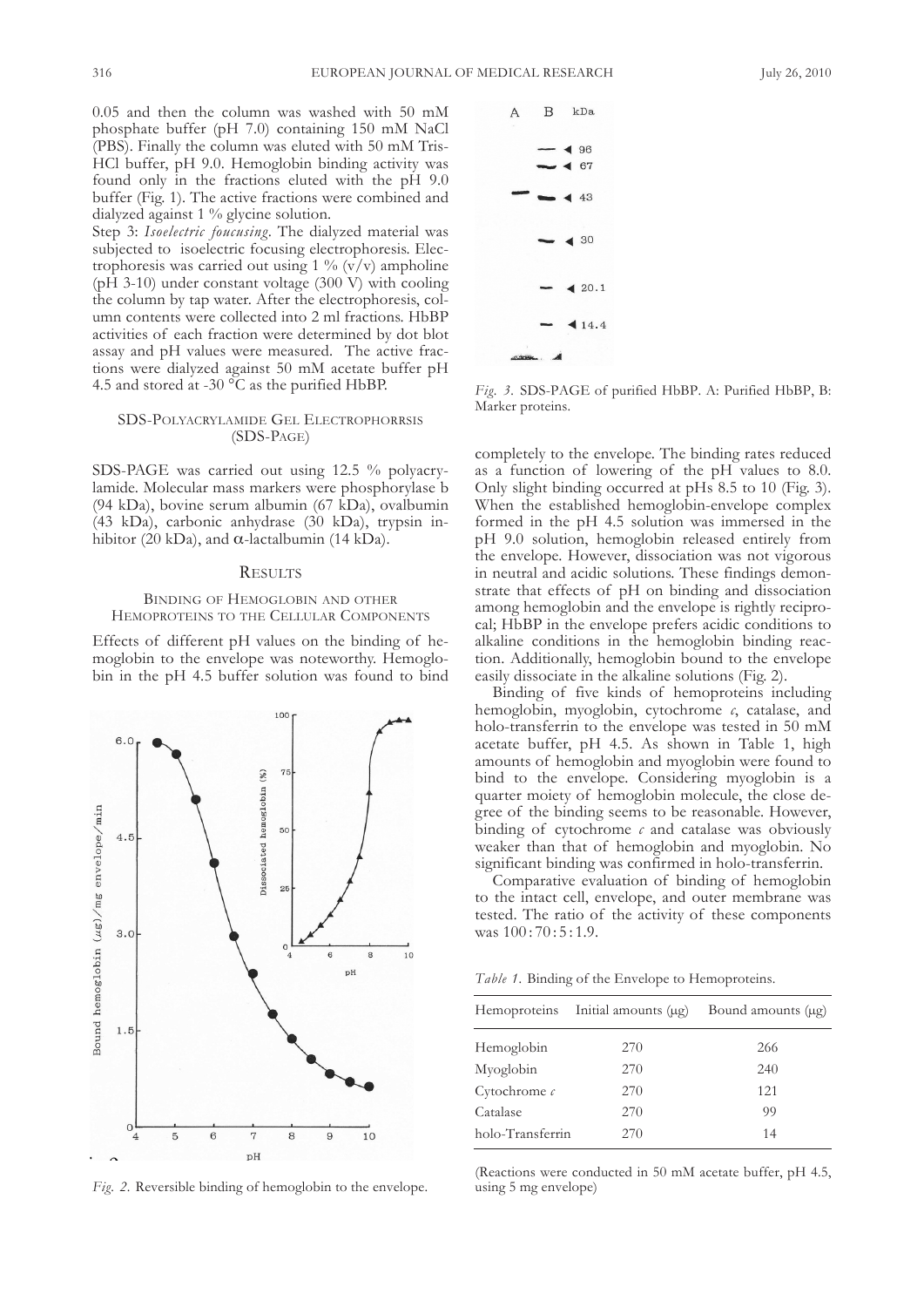## DISSOCIASTION CONSTANT OF HEMOGLOBIN TO THE **ENVELOPE**

from the plots of increasing amounts of hemoglobin and the amounts of hemoglobin bound to the envelope (Scatchard plot), hemoglobin binding to the envelope determined an apparent dissociation constant  $(Kd)$  of 210 pM (data are not shown).

### PURITY OF HbBP, MOLECULAR WEIGHT, AND ISoElEctRIc PoInt

Isoelectric point was 6.1 judged from the isoelectric foucusing electrophoresis. The finally purified HbBP showed a single stained band in the SDS-PAGE, indicating this sample was purified to homogeneity. The molecular mass was estimated as 46 kDa as illustrate in (fig. 3).

#### BINDING OF HbBP TO HEMOPROTEINS

Dot-blot determination demonstrated purified HbBP bound actively to hemoglobin and myoglobin, moderately to cytochrome  $c$ , and weakly to catalase. However, binding to holo-transferrin was found to be negative.

### THERMOSTABILITY AND RESISTANCE TO VARIOUS **REAGENTS**

Heating of the envelope at 65 °C for 20 min resulted in the loss of hemoglobin-binding activity of 12 %. Similarly, the titer of the purified HbbP demonstrated one eighth activity after the same heating.

When the envelope and the purified HbBP were treated by trypsin (1 mg/ml) and chymotrypsin (1 mg/ml) at 37 °c for 30 min, separately, no significant decrease of hemoglobin binding activity was seen.

Neither inhibition nor activation of the hemoglobin binding activity of the envelope was observed by the incubation for 30 min by the following reagents;  $Ca^{2+}(1 \text{ mM})$ ,  $Mg^{2+}(1 \text{ mM})$ ,  $Mn^{2+}(1 \text{ mM})$ ,  $Fe^{2+}(1 \text{ mM})$ , EDTA (20mM), EGTA (20 mM), 1,10-phenanthrolin (50 mM), mercaptoethanol (5 mM), leupeptin (2 mM), Antipain (10 mM), l-*trans*-Epoxy-succinylleucyl-amido-(4-guanidino)butane (E64) (2 mM), 4-(2-Aminoethyl)-benzenesulfonylfluoride(Pefabloc Sc) (2 mM).

#### **DISCUSSION**

Usually, hemin is added to the ordinary medium as an iron source in the cultivation of the black pigmented periodontal pathogens. Since, hemin can be replaced by hemoglobin, it also is a possible source of iron *in vivo* for the species lacking siderophores as well as hemin. but it may be practically impossible to expect that the body fluids contain sufficient amounts of hemin to support the growth of these bacteria. On the contrary, in the diseased sites of periodontitis, red blood cells may be adequately supplied, which contributes to provide hemoglobin.

We confirmed binding activity of the envelope to hemoglobin. Its binding activity was remarkably affected by the differences in pH values of the incuba-

tion mixtures; binding was observed in the lower pHs buffer ( $pH$  4.5 to  $6.0$ ) but only poor binding was found in neutral pH buffer, and no significant binding in the alkaline pHs buffer. Moreover, dissociation of hemoglobin from the established complex of the envelope and hemoglobin in alkaline condition was observed. These properties are quite similar to the findings in the case of *P. gingivalis* [17].

The properties of HbBP of *P. nigrescens* are generally similar to those of *P. gingivalis*, however, a substantial difference is noticed in the molecular masses of HbBP; that of *P. gingivalis* was 19 kDa [17], but it was 46 kDa in *P. nigrescens*. The chemical difference was seen in pIs between *P. nigrescens* and *P. gingivalis*. We estimated pI as 6.1 in this report, but in *P. gingivalis* it was 4.3 [17]. These observations indicate that the molecules of HbbPs of the two species are different from each other, but possess the similar properties in the mode of hemoglobin binding.

The fact that intact cell was found to actively bind to hemoglobin may be functionally useful to catch hemoglobin from the bacterial environment. However, the binding activity of the outer membrane was quite low (Fig. 1). Guan et al. reported that hemoglobin binding activity was confirmed in the outer membrane in *P. intermedia*, and a protein responsible for the binding to hemoglobin was isolated from the outer membrane, its molecular mass was  $60$  kDa [21], however HbBP of *P. nigrescens* was 46 kDa. These discrepancies may be due to the difference of bacterial species, even if both species are rather close each other.

According a report of HbbP of *P. nigrescens* [22], it was also active in low pH buffers than at higher pH. Its activity was resistant to heating at 60  $\rm{^o}\bar{C}$  for 10 min, but obvious decrease was observed heating at 80 °C. Treatment of the intact cells by trypsin resulted in about 35 % loss of the binding activity. furthermore, in the extracted materials of the cells by *n* $octyl-\beta-D-thioglucoside$ , three proteins possessing molecular masses of 41 kDa, 56 kDa, and 59 kDa reacted to hemoglobin were detected. The differences of the properties from our results, particularly in the molecular masses, may be due to the different protein source, detergent extracts of the intact cells and the envelope.

#### **REFERENCES**

- 1. Bedi G.S, Williams T (1994) Purification and characterization of a collagen-degrading protease from *Porphyromonas gingivalis*. J biol chem 269:599-606
- 2. Fujimura S, Shibata Y, Nakamura T (1992) Comparative studies of three proteases of *Porphyromonas gingivalis*. oral Microbiol Immunol 7:212-217
- 3. Hinode D, Hayashi H, Nakamura R (1991) Purification and characterization of three types of proteases from culture supernatants of *Porphyromonas gingivalis*. Infect Immun 59:3060-3068
- 4. Kadowaki t, yoneda M, okamoto K, Maeda K, yamamoto K (1994) Purification and characterization of a novel arginine- specific cysteine protease (argingipain) involved in the pathogenesis of periodontal disease from the culture supernatant of *Porphyromonas gingivalis*. J biol chem 269:21371-21378
- 5. Lewis JP, Dawson JA, Hannis JC, Muddiman D, Macrina fl (1999) Hemoglobinase activity of the lysine gingipain